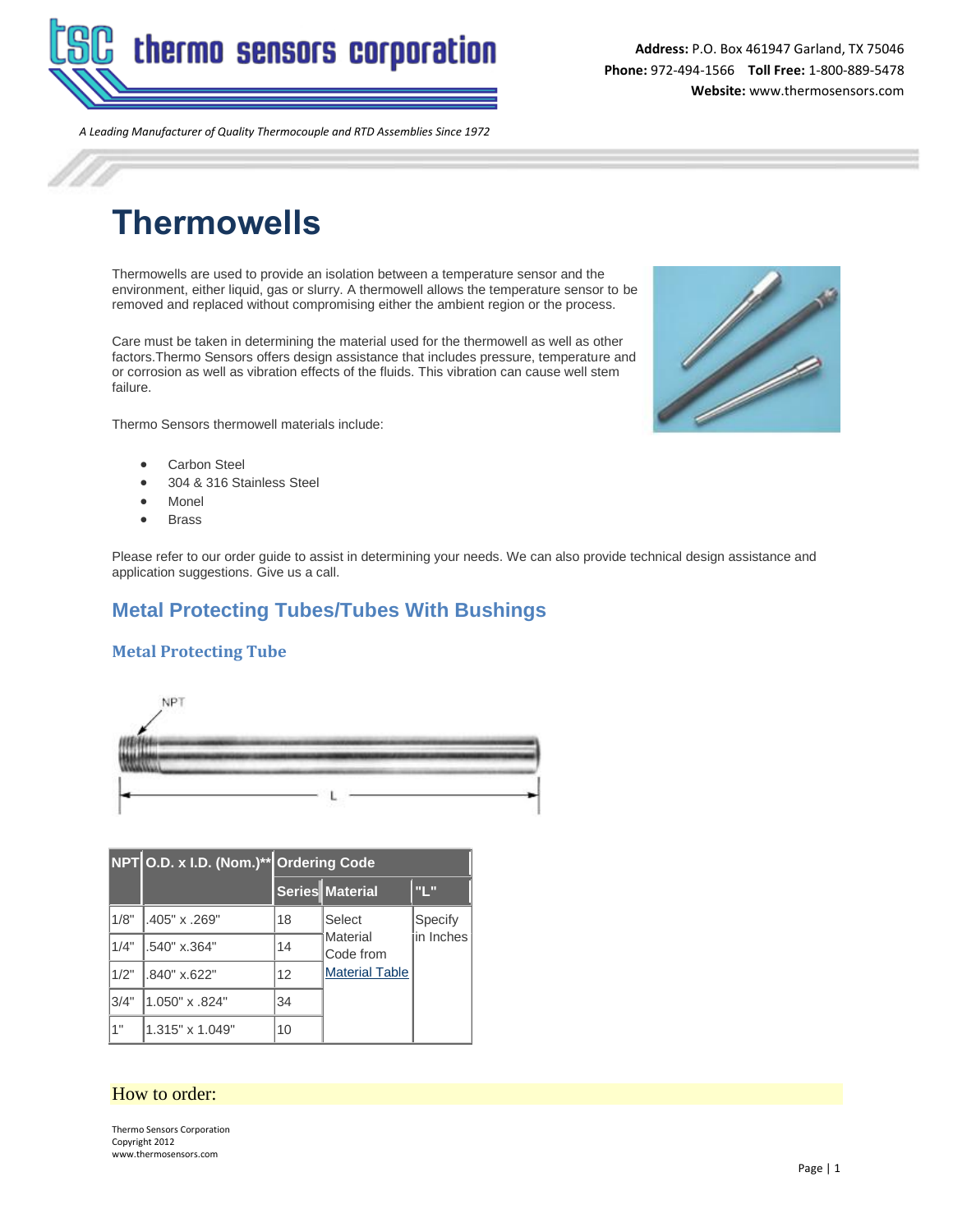

*A Leading Manufacturer of Quality Thermocouple and RTD Assemblies Since 1972*



1. Select series number.

- 2. Select material code fro[m Material Table](http://thermosensors.com/thermowells/ordering_codes.htm) and add to series.
- 3. Specify desired "L" dimension in inches.

#### **Example:**

1260 **-** 18

Series/Mat'l "L"

## **Metal Protecting Tube with Bushings**



|      | NPT O.D. x I.D. (Nom.)** Ordering Code |            |                                                          |         |                                            |                      |  |
|------|----------------------------------------|------------|----------------------------------------------------------|---------|--------------------------------------------|----------------------|--|
|      |                                        |            | Series Material                                          | l'II.   | "P"                                        | "X"                  |  |
| 1/8" | .405" x .269"                          | <b>B18</b> | Select<br>Material<br>Code from<br><b>Material Table</b> | Specify | Specify                                    | Specify<br>in Inches |  |
| 1/4" | .540" x.364"                           | <b>B14</b> |                                                          |         | in Inches D for 1/2" NPT<br>F for 3/4" NPT |                      |  |
| 1/2" | .840" x.622"                           | <b>B12</b> |                                                          |         | H for 1" NPT                               |                      |  |
| 3/4" | 1.050" x .824"                         | <b>B34</b> |                                                          |         | K for 1 1/4" NPT<br>IM for 1 1/2" NPT      |                      |  |
| 1"   | 1.315" x 1.049"                        | <b>B10</b> |                                                          |         |                                            |                      |  |

## How to order:

- 1. Select series number.<br>2. Select material code fr
- Select material code fro[m Material Table](http://thermosensors.com/thermowells/ordering_codes.htm) and add to series designation.
- 3. Specify desired "L" dimension in inches.<br>4. Select desired "P" NPT size and insert the
- Select desired "P" NPT size and insert the proper letter code.
- 5. Specify desired "X" dimension in inches.

#### **Example:**

B1834 **-** 24 **-** K **-** 18

Thermo Sensors Corporation Copyright 2012 www.thermosensors.com